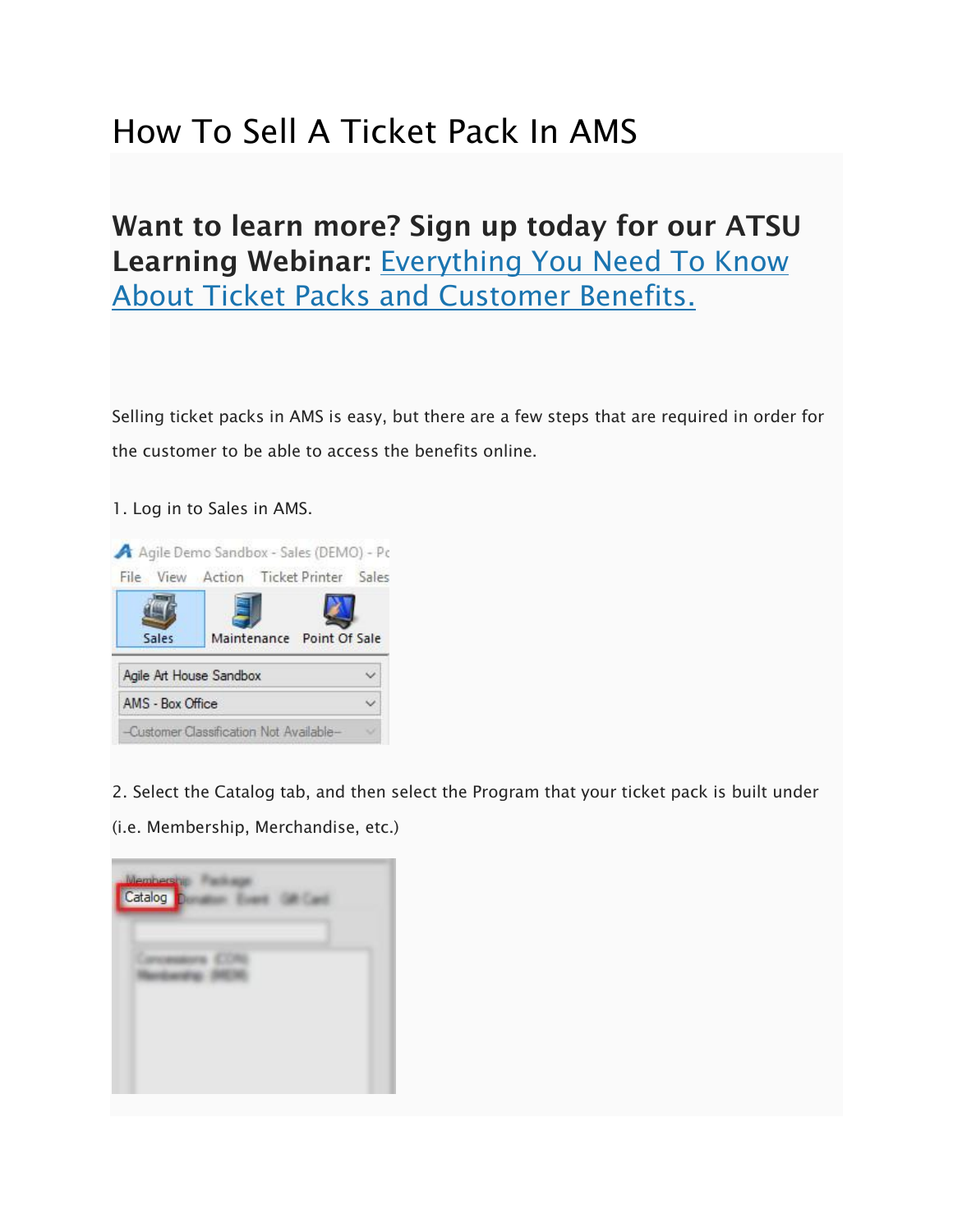|                                       | <b>Contract Contract</b> |  |
|---------------------------------------|--------------------------|--|
|                                       |                          |  |
|                                       |                          |  |
|                                       |                          |  |
|                                       |                          |  |
| Concessions (CON)<br>Membership (MEM) |                          |  |
|                                       |                          |  |
|                                       |                          |  |
|                                       |                          |  |

3. Choose the Ticket Pack that you wish to sell.

4. Before you process the order, click the Customer icon to search for the customer. If they are not an existing customer in the system, you MUST create a new Customer Record. You **MUST** include the customer's name and email address, as this is how the customer can access their ticket pack benefits online.

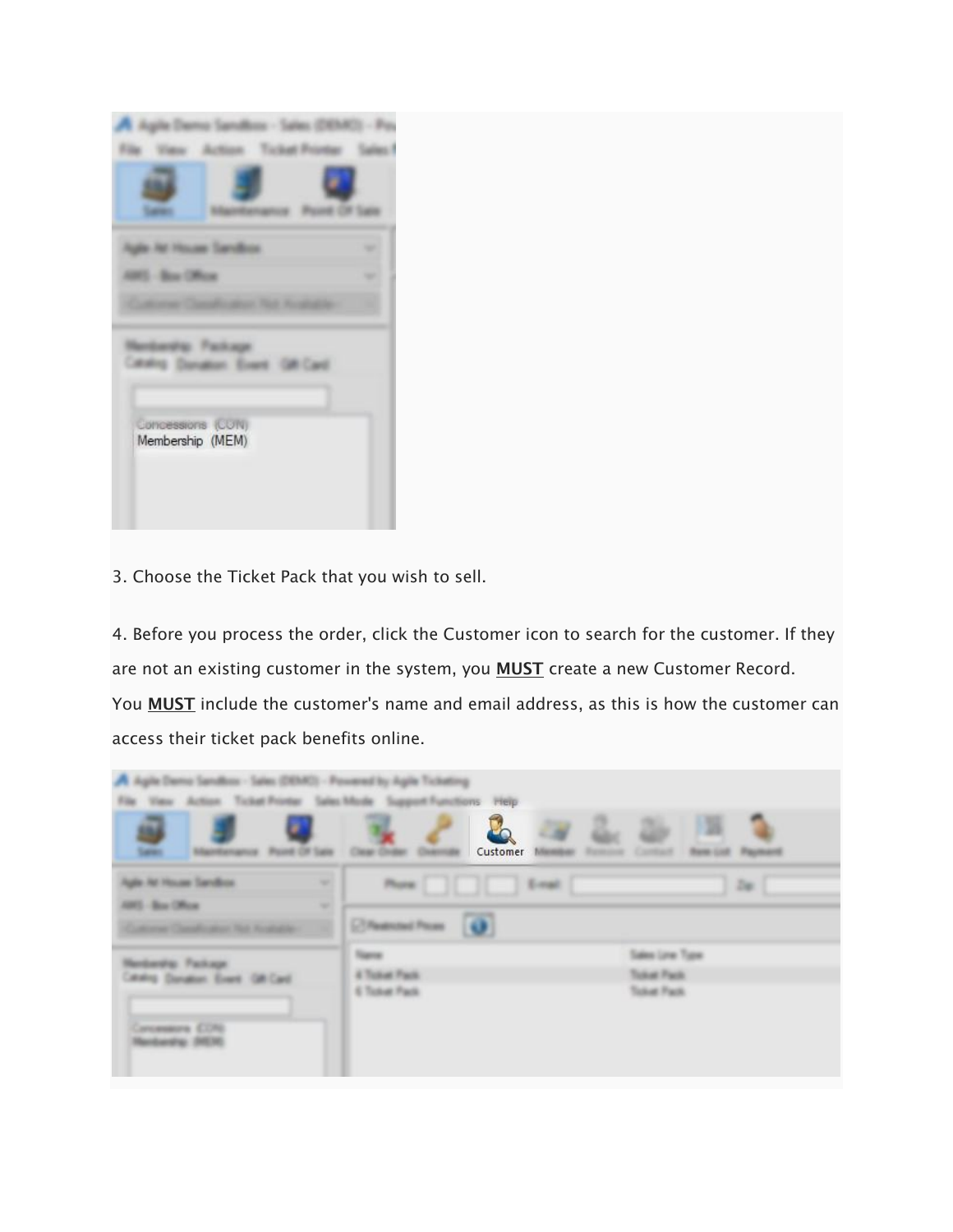## Search for Customer OR

| A Customer Search                                      |                                                               |                                                                 |                                                                                                 |                                                                                            |                                                 |                                                                                   | $\Box$                                              | × |
|--------------------------------------------------------|---------------------------------------------------------------|-----------------------------------------------------------------|-------------------------------------------------------------------------------------------------|--------------------------------------------------------------------------------------------|-------------------------------------------------|-----------------------------------------------------------------------------------|-----------------------------------------------------|---|
| Leat Name: 14gle<br>First Name<br>Phone:<br>Erail      | Records Per Page 120 (D)                                      | City:<br><b>State</b><br>Zu:<br>Customer #<br>Search.           |                                                                                                 | Hardw E.<br>$\sim$<br><b>Henbership</b>                                                    |                                                 | ۰<br>Exact Name Match [ ]<br>Search For Business []<br>Show Dealthed Customer [ ] |                                                     |   |
| Lashlane<br>Agile<br>$^*$ Agile<br>hijin.<br>Tiga tuwa | Foat Name<br>$\overline{\phantom{a}}$<br>Joe<br>ine.<br>John: | Customer #<br><b>B4111</b><br>74008<br>84110<br>54,392<br>34105 | Street 1<br>4124 Central<br>3810 Central<br>4104 Cantral<br>8126 Centrel<br><b>RT20 Cantral</b> | <b>City</b><br>HETTHIT AUS<br><b>HERMITAGE</b><br><b>HERMITAGE</b><br>HERMTAGE<br>HERMTAGE | <b>Super</b><br>TN<br>TN<br>TN<br>$^{78}$<br>TN | Zu-<br>37076<br>37076<br>37076<br>370%<br>37076                                   | <b>Farent Name</b><br>Auto Tickett<br>Agile Tickett |   |
|                                                        | "indicates customer has orders                                | <b>Add Texas</b><br><b>Views:</b>                               |                                                                                                 |                                                                                            |                                                 |                                                                                   | Carcal<br>$-$                                       |   |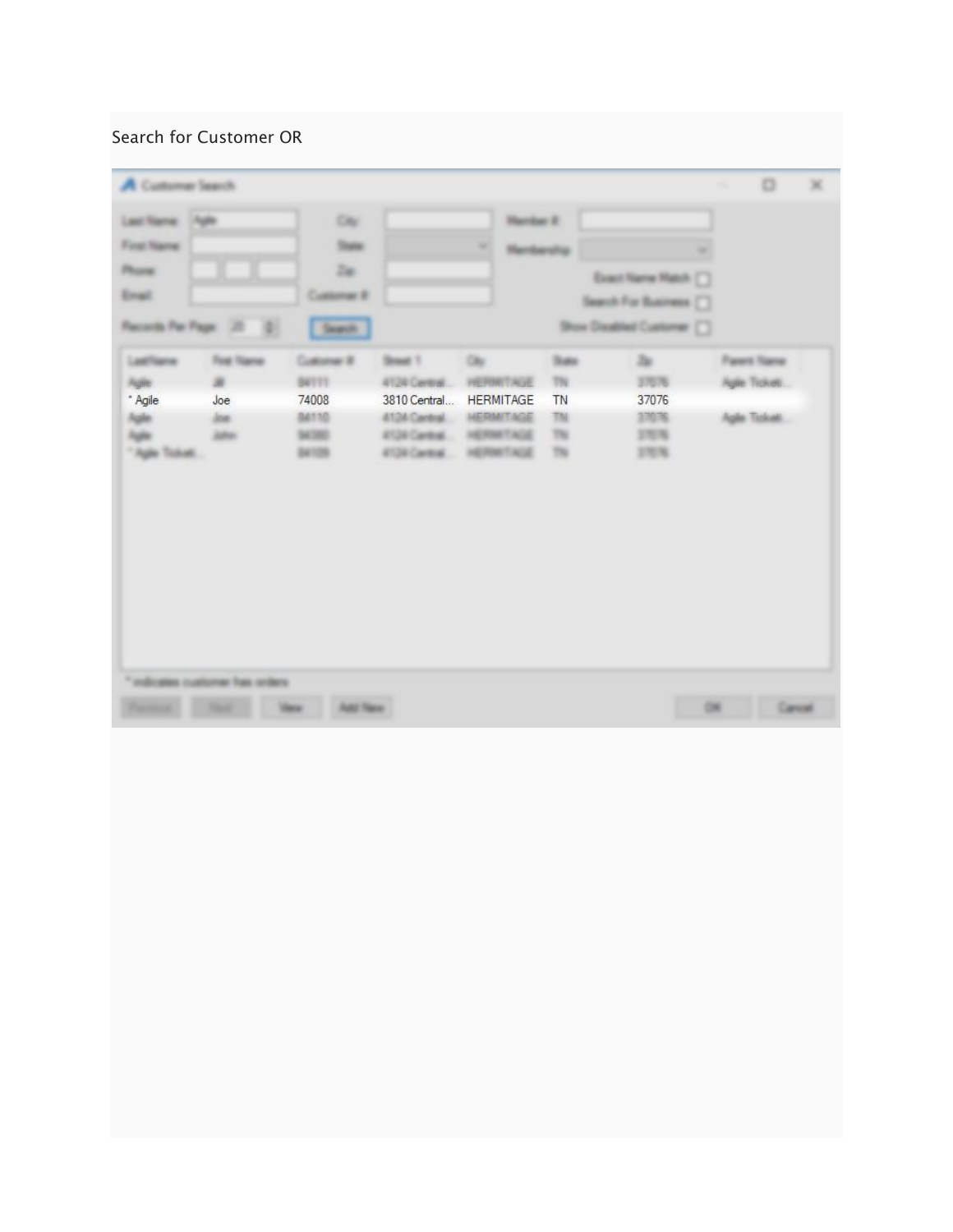## Create New Customer

| A Customer Search                             |     |                   |                            | $\Box$<br>$\sim$   | × |
|-----------------------------------------------|-----|-------------------|----------------------------|--------------------|---|
| <b>Last Name:</b><br>City                     |     | <b>Member 2:</b>  |                            |                    |   |
| First Name:<br><b>State</b>                   | ×   | <b>Membership</b> |                            |                    |   |
| Zur<br>Phone:                                 |     |                   | Exact Name Match [7]       |                    |   |
| Email<br>Customer #                           |     |                   | Search For Business [7]    |                    |   |
| Records Per Page: 20 Q<br>Search              |     |                   | Show Disabled Customer [7] |                    |   |
| First Name<br>Customer # Street 1<br>LastName | Otr | <b>State</b>      | 2a                         | <b>Parent Name</b> |   |
|                                               |     |                   |                            |                    |   |
|                                               |     |                   |                            |                    |   |
| * indicates customer has orders               |     |                   |                            |                    |   |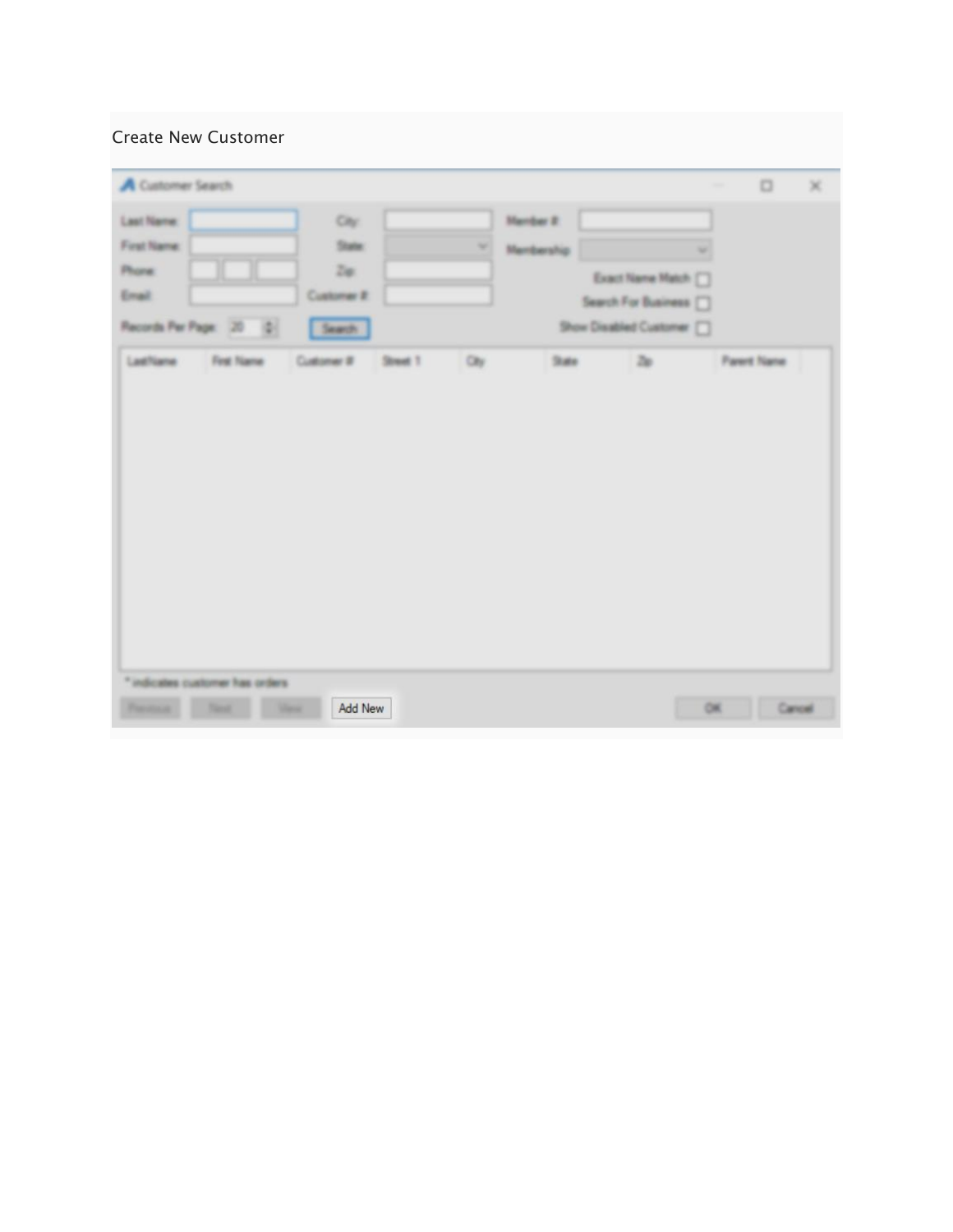|            | <b>A</b> Quick Add Customer          |                                      | ×                                                    |
|------------|--------------------------------------|--------------------------------------|------------------------------------------------------|
| General    | Question/Answer                      |                                      |                                                      |
|            | <b>Business</b>                      |                                      |                                                      |
| Prefix     |                                      | First <sup>*</sup> Jeff<br>Middle    | Agile<br>Suffix<br>Last <sup>*</sup>                 |
| Email      | jeffagile@noreply.com                |                                      | Receive email related to Agile Art House<br>Sandbox. |
|            | Tax Exempt<br><b>Billing Address</b> | Federal Tax ID                       | State Tax ID                                         |
| Country*   |                                      | <b>United States</b><br>$\checkmark$ |                                                      |
| Address 1* |                                      | 555 Main Street                      |                                                      |
| Address 2  |                                      |                                      |                                                      |
| City*      |                                      | Hermitage                            |                                                      |
|            | State / Province *                   | Tennessee                            |                                                      |
| $Zip*$     |                                      | 37076                                |                                                      |
|            | <b>Phone Number</b>                  | Primary<br>$\checkmark$              |                                                      |
|            |                                      | ) 333<br>$-3333$<br>(615)<br>ext.    |                                                      |
|            |                                      | Add With Incomplete Information      | OK<br>Cancel                                         |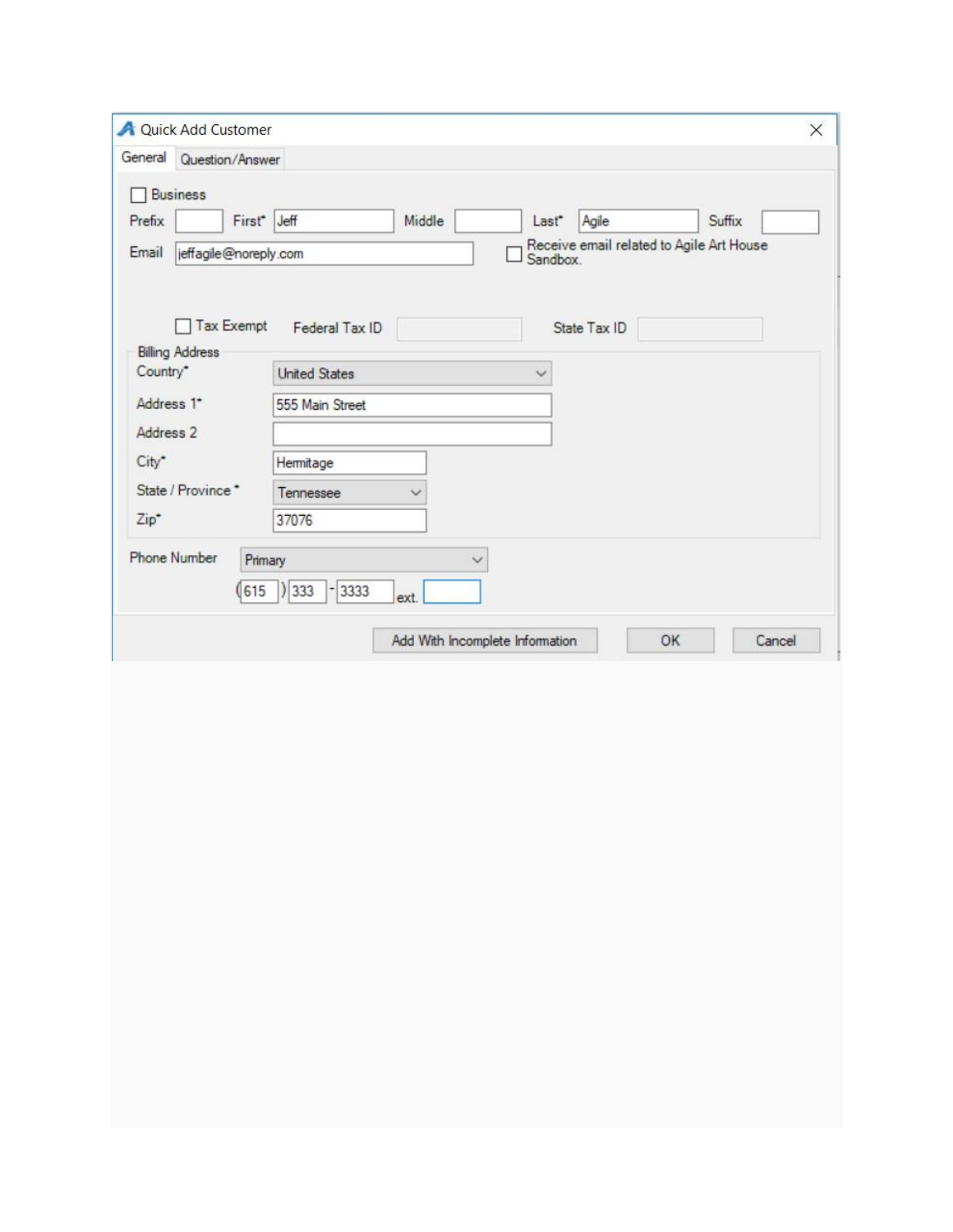5. Enter the number of ticket packs that the customer is purchasing and click Proceed.

| owered by Agile Ticketing                                                                   |                               |                    |                                    |     | $\frac{1}{2}$ | $\Box$      | $\times$                                            |
|---------------------------------------------------------------------------------------------|-------------------------------|--------------------|------------------------------------|-----|---------------|-------------|-----------------------------------------------------|
| Mode Support Functions Help                                                                 |                               |                    |                                    |     |               |             |                                                     |
| 囸<br>$\rightarrow$<br>Clear Order Override Customer Member Remove Contact Item List Payment |                               |                    |                                    |     |               |             | $\begin{bmatrix} 1 \end{bmatrix}$<br><b>Notices</b> |
| Customer #: 95136<br>$\n  ②$                                                                |                               |                    |                                    |     |               |             |                                                     |
| <b>Billing Address</b>                                                                      | Shipping Address              |                    | Credit Info                        |     |               |             |                                                     |
| Jeff Agile<br>555 Main Street                                                               | Jeff Agile<br>555 Main Street |                    | Credit Limit:<br>Available Credit: |     |               |             | \$0.00<br>\$0.00                                    |
|                                                                                             |                               |                    | Account Balance:                   |     |               |             | \$0.00                                              |
| Hermitage, TN 37076                                                                         | Hermitage, TN 37076           |                    | Deferred Balance:                  |     |               |             | \$0.00                                              |
| $\bullet$<br>Restricted Prices                                                              |                               |                    |                                    |     |               |             |                                                     |
| Sales Line Type<br>Name                                                                     |                               | Group              |                                    | Org |               | Sale Status |                                                     |
| 4 Ticket Pack<br><b>Ticket Pack</b>                                                         |                               | <b>Ticket Pack</b> |                                    | MEM | On Sale       |             |                                                     |
| 6 Ticket Pack<br><b>Ticket Pack</b>                                                         |                               | <b>Ticket Pack</b> |                                    | MEM | On Sale       |             |                                                     |
| Price Service Fee Subtotal Available<br>Type                                                |                               |                    |                                    |     |               |             |                                                     |
| 4 Ticket Pack                                                                               | Unlimited                     |                    |                                    |     |               |             |                                                     |
| $\frac{1}{2} = 2$<br>Regular<br>\$35.00 \$0.00<br>\$35.00                                   |                               |                    |                                    |     |               |             |                                                     |
|                                                                                             |                               |                    |                                    |     |               |             |                                                     |
|                                                                                             |                               |                    |                                    |     |               |             |                                                     |
|                                                                                             |                               |                    |                                    |     |               |             |                                                     |
|                                                                                             |                               |                    |                                    |     |               |             |                                                     |
|                                                                                             |                               |                    |                                    |     |               |             |                                                     |
|                                                                                             |                               |                    |                                    |     |               |             |                                                     |
|                                                                                             |                               |                    |                                    |     |               |             |                                                     |
|                                                                                             |                               |                    |                                    | Add | Proceed >     | $Pay$ >>    |                                                     |
| <b>STAFF</b><br><b>Training Mode</b><br>Cashed In                                           |                               |                    |                                    |     |               |             |                                                     |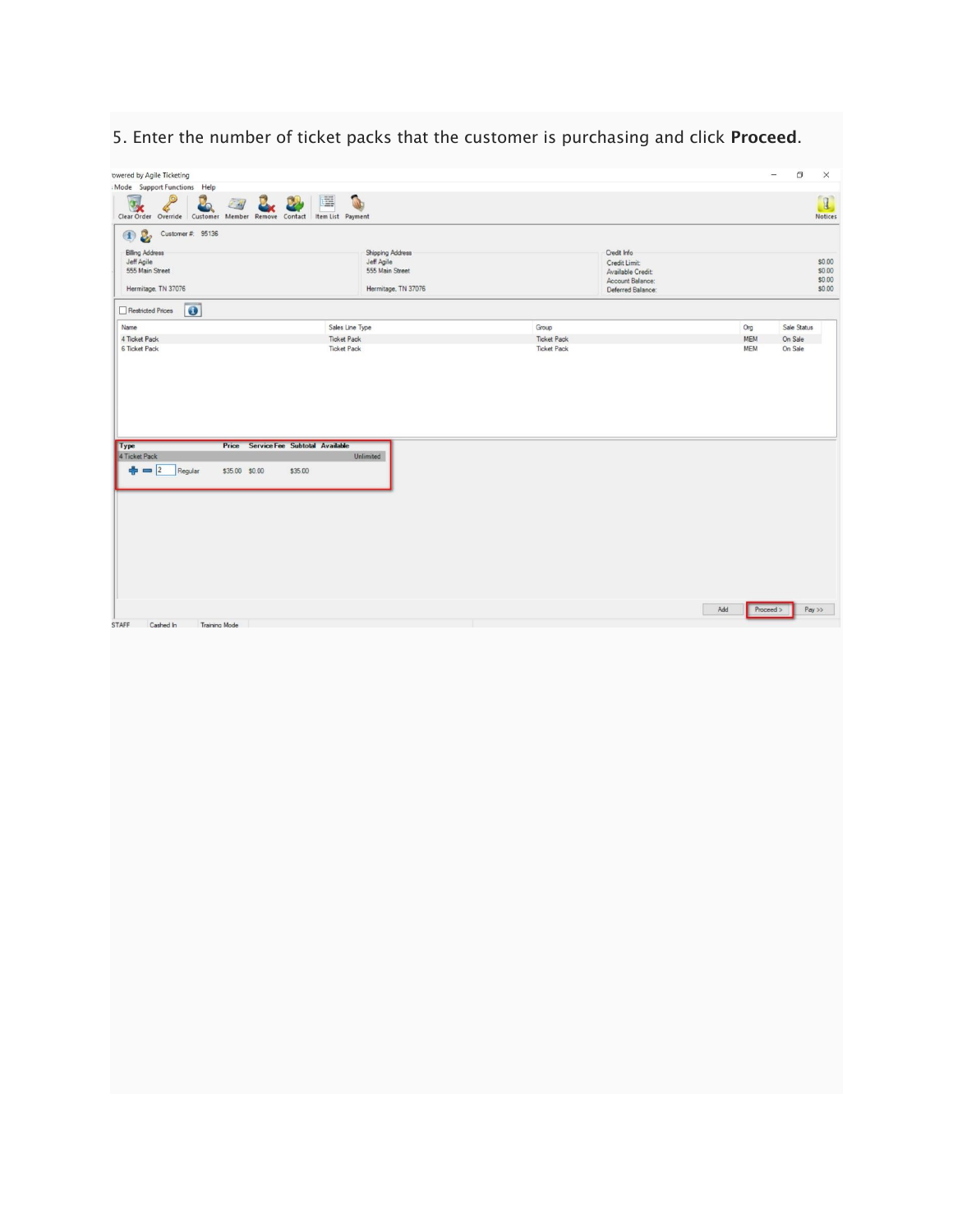6. Take Payment and finalize the order.

| Customer #: 95136                                       |                     |              |                                                          |
|---------------------------------------------------------|---------------------|--------------|----------------------------------------------------------|
| <b>Billing Address</b><br>Jeff Agile<br>555 Main Street |                     |              | <b>Shipping Address</b><br>Jeff Agile<br>555 Main Street |
| Hermitage, TN 37076                                     |                     |              | Hermitage, TN 37076                                      |
| Payment Information                                     | Summary Info        |              |                                                          |
| 70.00<br>Amount                                         | Transaction Number: | 141402       |                                                          |
| Visa                                                    | Subtotal:           | \$70.00      |                                                          |
| Credit Card Number<br>41111111111111111                 | <b>Ticket Fees:</b> | \$0.00       |                                                          |
| Card Holder Name                                        | Service Fees:       | \$0.00       |                                                          |
| Jeff Agile                                              | Order Fees:         | \$0.00       |                                                          |
| <b>Expiration Date</b>                                  | Delivery Fees:      | \$0.00       |                                                          |
| 2020<br>5<br>$\vee$                                     | Donations:          | \$0.00       |                                                          |
| 999                                                     | Tax:                | \$0.00       |                                                          |
| Security Code<br>Card Present                           | Total:              | \$70.00      |                                                          |
| ✓<br><b>Training Mode Active</b>                        | Minimum Due:        | \$70.00      |                                                          |
|                                                         |                     |              |                                                          |
|                                                         |                     |              |                                                          |
|                                                         |                     |              |                                                          |
|                                                         |                     |              |                                                          |
|                                                         |                     |              |                                                          |
|                                                         |                     |              |                                                          |
|                                                         |                     |              |                                                          |
|                                                         |                     |              |                                                          |
|                                                         |                     |              |                                                          |
|                                                         |                     |              |                                                          |
|                                                         |                     |              |                                                          |
|                                                         |                     |              |                                                          |
|                                                         |                     |              |                                                          |
|                                                         |                     |              |                                                          |
|                                                         |                     |              |                                                          |
|                                                         |                     |              |                                                          |
|                                                         |                     |              |                                                          |
|                                                         |                     |              |                                                          |
|                                                         |                     |              |                                                          |
|                                                         |                     |              |                                                          |
|                                                         |                     |              |                                                          |
|                                                         |                     |              | Payment Total:                                           |
|                                                         |                     |              | Current Balance Due:                                     |
| Apply Payment<br>Finalize                               | \$1<br>\$5          | \$10<br>\$20 | \$50<br>\$100<br>Exact Change                            |